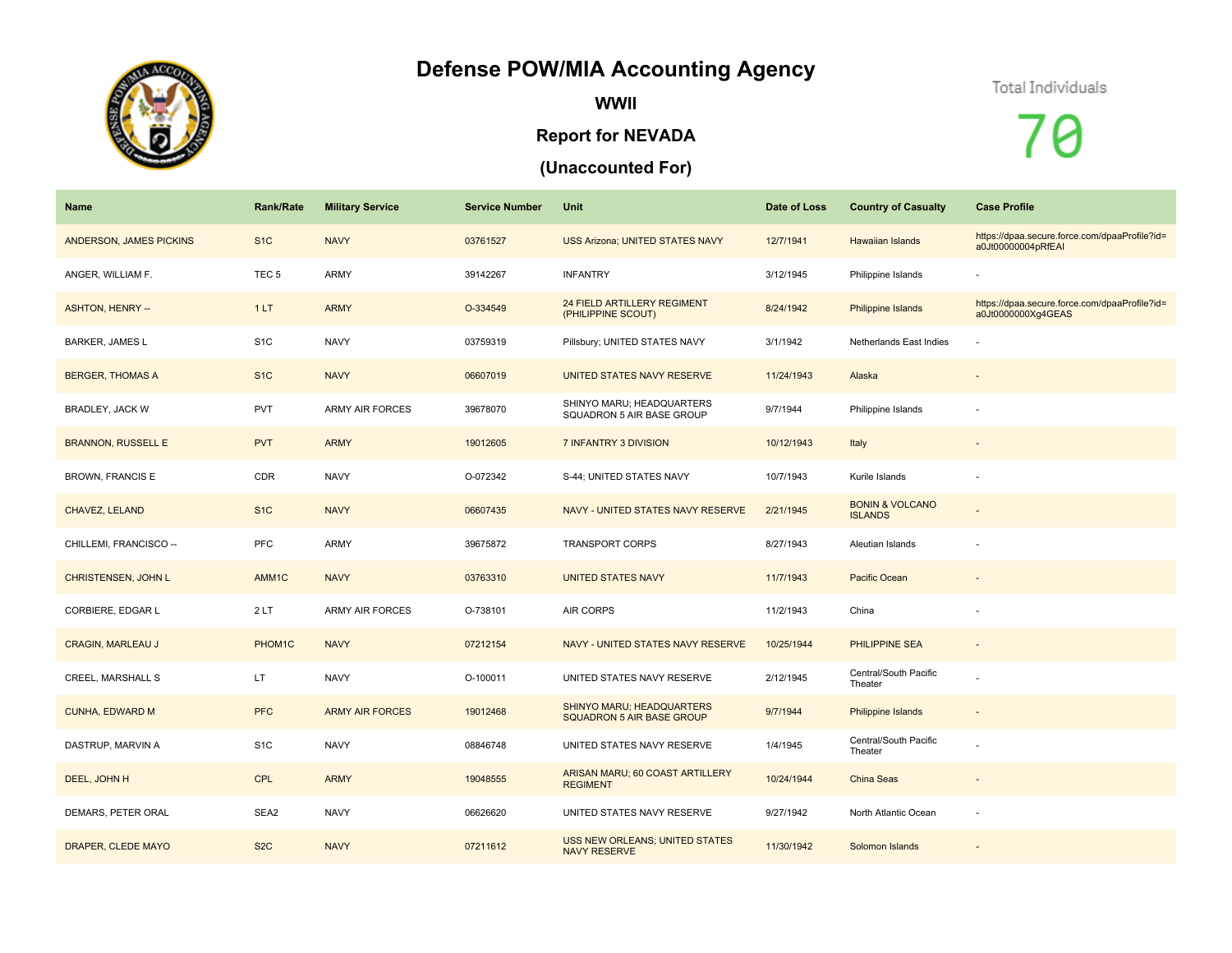| Name                         | <b>Rank/Rate</b> | <b>Military Service</b> | <b>Service Number</b> | Unit                                                                                  | Date of Loss | <b>Country of Casualty</b>       | <b>Case Profile</b>                                                 |
|------------------------------|------------------|-------------------------|-----------------------|---------------------------------------------------------------------------------------|--------------|----------------------------------|---------------------------------------------------------------------|
| DURGIN, VERN R               | S <sub>2</sub> C | <b>NAVY</b>             | 07212226              | UNITED STATES NAVY RESERVE                                                            | 2/14/1944    | Marshall Islands                 |                                                                     |
| <b>EVANS, JACK C</b>         | LT /JG/          | <b>NAVY</b>             | O-112278              | UNITED STATES NAVY RESERVE                                                            | 11/30/1942   | Hawaiian Islands                 |                                                                     |
| FERREL, RALPH E              | S <sub>1</sub> C | <b>NAVY</b>             | 06607947              | NAVY - UNITED STATES NAVY RESERVE                                                     | 12/28/1944   | CENTRAL/SOUTH<br>PACIFIC THEATER |                                                                     |
| <b>GILBERTSON, WILLARD G</b> | <b>T SGT</b>     | <b>ARMY AIR FORCES</b>  | 39905691              | 533 BOMBARDMENT SQUADRON 381<br><b>BOMBARDMENT GROUP (HEAVY)</b>                      | 8/5/1944     | North Sea or Tyrrhenian<br>Sea   |                                                                     |
| GILL, RICHARD EUGENE         | S <sub>1</sub> C | <b>NAVY</b>             | 03760708              | USS Arizona; UNITED STATES NAVY                                                       | 12/7/1941    | Hawaiian Islands                 |                                                                     |
| HANSEN, RICHARD E.           | ARM3C            | <b>NAVY</b>             | 07212286              | USS LEXINGTON (CV-16); UNITED<br>STATES NAVY RESERVE                                  | 11/5/1944    | Philippine Islands               |                                                                     |
| HARDMAN, GEORGE FRANKLIN     | LT/JG/           | <b>NAVY</b>             | O-112282              | VC-28 (VT-28), Henderson Field, USS<br>CHENANGO; UNITED STATES NAVY<br><b>RESERVE</b> | 4/8/1943     | Solomon Islands                  |                                                                     |
| <b>HICKEY, ROBERT L</b>      | 1LT              | <b>ARMY AIR FORCES</b>  | O-873820              | 61 BOMBARDMENT SQUADRON 39<br><b>BOMBARDMENT GROUP (VERY HEAVY)</b>                   | 10/3/1945    | <b>Marianas Islands</b>          |                                                                     |
| HOUSER, DONALD R             | SGT              | <b>ARMY AIR FORCES</b>  | 39280902              | 303 BOMBARDMENT GROUP (HEAVY),<br>360 BOMBARDMENT SQUADRON                            | 2/22/1944    | Belgium                          |                                                                     |
| HOWARD, ROBERT F             | <b>PFC</b>       | <b>ARMY AIR FORCES</b>  | 19012562              | SHINYO MARU; HEADQUARTERS<br>SQUADRON 5 AIR BASE GROUP                                | 9/7/1944     | Philippine Islands               |                                                                     |
| JOHNSON, HARVEY E            | 2LT              | ARMY AIR FORCES         | O-747271              | 13 BOMBARDMENT SQUADRON 3<br>BOMBARDMENT GROUP (LIGHT)                                | 6/13/1944    | New Guinea                       |                                                                     |
| <b>KELLISON, WALTER R</b>    | 2LT              | <b>ARMY AIR FORCES</b>  | O-733198              | 499 BOMBARDMENT SQUADRON 345<br><b>BOMBARDMENT GROUP (MEDIUM)</b>                     | 3/19/1944    | <b>New Guinea</b>                |                                                                     |
| LEE, LENDELL                 | Sgt              | <b>MARINE CORPS</b>     | 247789                | MARINE - UNITED STATES MARINE<br><b>CORPS</b>                                         | 11/20/1943   | Gilbert Islands                  | https://dpaa.secure.force.com/dpaaProfile?id=<br>a0Jt0000000LleMEAS |
| LEE, LESTER NELSON           | S <sub>2</sub> C | <b>NAVY</b>             | 03826708              | USS ASTORIA; UNITED STATES NAVY                                                       | 8/9/1942     | Solomon Islands                  |                                                                     |
| MATHEWS, LESLIE E            | CPL              | <b>ARMY AIR FORCES</b>  | 19172386              | 19 BOMBARDMENT SQUADRON 22<br>BOMBARDMENT GROUP (HEAVY)                               | 3/26/1945    | Philippine Islands               |                                                                     |
| <b>MCKENZIE, JACK L</b>      | Pfc              | <b>ARMY AIR FORCES</b>  | 19045325              | SHINYO MARU; 28 BOMBARDMENT<br>SQUADRON 19 BOMBARDMENT GROUP<br>(HEAVY)               | 9/7/1944     | Philippine Islands               |                                                                     |
| MCKINLEY, CLINTON W          | CAPT             | ARMY                    | O-377719              | ARMY - 45 INFANTRY REGIMENT (PS)                                                      | 1/9/1945     | <b>FORMOSA</b>                   | https://dpaa.secure.force.com/dpaaProfile?id=<br>a0Jt000000P5IreEAB |
| MOELL, JOHN P                | S <sub>2</sub> C | <b>NAVY</b>             | 06609128              | NAVY - UNITED STATES NAVY RESERVE                                                     | 6/16/1945    | <b>RYUKYUS ISLANDS</b>           |                                                                     |
| MONTERO, JOHN F.             | <b>SGT</b>       | ARMY AIR FORCES         | 39835954              | 45 BOMBARDMENT SQUADRON 40<br>BOMBARDMENT GROUP (VERY HEAVY)                          | 6/15/1944    |                                  |                                                                     |
| <b>MORICONI, ANTONIO M</b>   | S <sub>1</sub> C | <b>NAVY</b>             | 07211531              | USS SARATOGA; UNITED STATES NAVY<br><b>RESERVE</b>                                    | 2/21/1945    | Bonin & Volcano Islands          | $\sim$                                                              |
| OEHLER, VICTOR W             | S <sub>2</sub> C | <b>NAVY</b>             | 06622023              | UNITED STATES NAVY RESERVE                                                            | 6/6/1942     | Midway Island                    |                                                                     |
| OFLAHERTY, FRANK W           | Ens              | <b>NAVY</b>             | O-098693              | UNITED STATES NAVY RESERVE                                                            | 6/15/1942    | Pacific Ocean                    |                                                                     |
| PAINTER, WILLIAM D           | ARM1C            | <b>NAVY</b>             | 03824875              | USS CROATAN; UNITED STATES NAVY                                                       | 2/19/1944    | <b>Atlantic Ocean</b>            |                                                                     |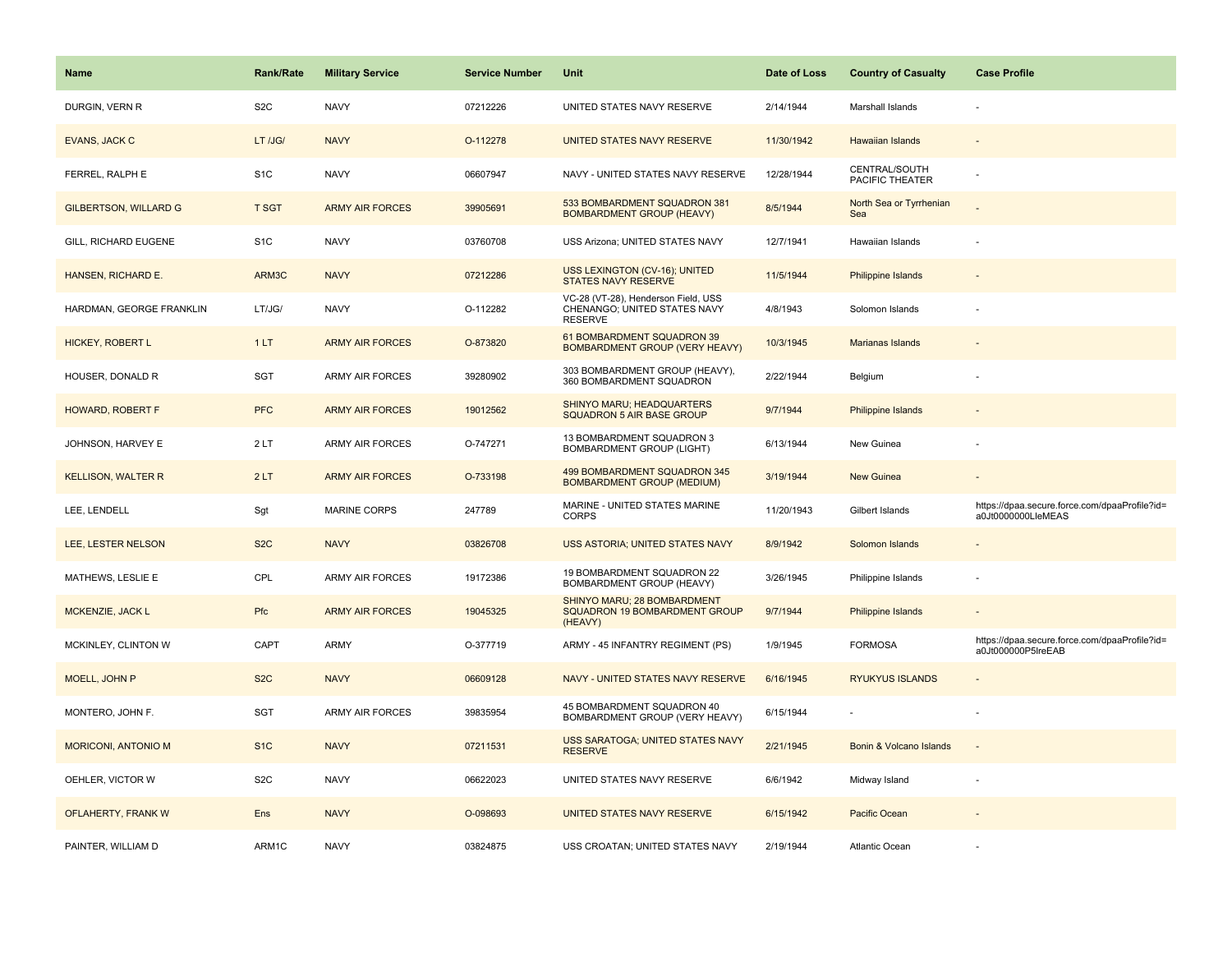| <b>Name</b>                 | <b>Rank/Rate</b>   | <b>Military Service</b> | <b>Service Number</b> | Unit                                                             | Date of Loss | <b>Country of Casualty</b>     | <b>Case Profile</b>                                                 |
|-----------------------------|--------------------|-------------------------|-----------------------|------------------------------------------------------------------|--------------|--------------------------------|---------------------------------------------------------------------|
| PIERCY, RALPH DELBERT       | MM <sub>2</sub> C  | <b>NAVY</b>             | 03757746              | USS Peary; UNITED STATES NAVY                                    | 2/19/1942    | Australia                      |                                                                     |
| PINTAR, ELI --              | <b>ENS</b>         | <b>NAVY</b>             | O-351837              | UNITED STATES NAVY RESERVE                                       | 12/6/1945    | <b>Admiralty Islands</b>       |                                                                     |
| PLATT, BRYCE L              | SOM <sub>3</sub> C | <b>NAVY</b>             | 06624725              | MONAGHAN; UNITED STATES NAVY<br><b>RESERVE</b>                   | 12/18/1944   | <b>Philippine Sea</b>          | https://dpaa.secure.force.com/dpaaProfile?id=<br>a0Jt0000000XeVeEAK |
| PURDY, DONALD A.            | S SGT              | ARMY AIR FORCES         | 39827661              | 70 BOMBARDMENT SQUADRON 42<br>BOMBARDMENT GROUP (MEDIUM)         | 3/26/1943    | Fiji                           |                                                                     |
| RADCLIFFE, MELVIN E         | LT.                | <b>NAVY</b>             | O-074883              | <b>UNITED STATES NAVY</b>                                        | 5/7/1942     | <b>Coral Sea</b>               |                                                                     |
| ROCK, JOSEPH M              | SK3C               | <b>NAVY</b>             | 08847752              | JOHNSTON; UNITED STATES NAVY<br><b>RESERVE</b>                   | 10/25/1944   | Philippine Sea                 |                                                                     |
| <b>RUSSO, ANGELO R</b>      | <b>PFC</b>         | <b>ARMY</b>             | 19052276              | <b>31 INFANTRY REGIMENT</b>                                      | 1/17/1942    | Philippine Islands             | $\sim$                                                              |
| SCHNEIDER, WILLIAM FERGUSON | AOM2c              | <b>NAVY</b>             | 7212006               | UNITED STATES NAVY RESERVE                                       | 8/4/1944     | Bonin & Volcano Islands        | ÷.                                                                  |
| SCHOUTEN, AREND --          | S <sub>2</sub> C   | <b>NAVY</b>             | 03687547              | <b>USS LISCOME BAY; UNITED STATES</b><br><b>NAVY</b>             | 11/24/1943   | <b>Gilbert Islands</b>         |                                                                     |
| SHAW, WILLIAM A             | <b>PVT</b>         | <b>ARMY</b>             | 19119751              | SS Leopoldville; 262 INFANTRY 66<br><b>DIVISION</b>              | 12/24/1944   | English Channel                |                                                                     |
| SHERWOOD, JOSEPH ROWE       | AS                 | <b>NAVY</b>             | 06328386              | <b>USS VINCENNES; UNITED STATES NAVY</b><br><b>RESERVE</b>       | 8/9/1942     | Solomon Islands                |                                                                     |
| SMITH, DREW M               | 1st Lt             | <b>ARMY AIR FORCES</b>  | O-026729              | 3 PHOTO RECONNAISSANCE<br><b>SQUADRON</b>                        | 6/10/1946    | Marianas Islands               |                                                                     |
| SMITH, GEORGE R             | 1st Lt             | <b>ARMY AIR FORCES</b>  | O-1699440             | <b>AIR CORPS</b>                                                 | 4/4/1943     | <b>Brazil</b>                  |                                                                     |
| SODERGREEN, JOHN P          | <b>ENS</b>         | <b>NAVY</b>             | O-145279              | NAVY - UNITED STATES NAVY RESERVE                                | 7/1/1943     | PACIFIC OCEAN                  |                                                                     |
| <b>SPARKS, WALTER S</b>     | 1st Lt             | <b>ARMY AIR FORCES</b>  | O-735680              | 389 BOMBARDMENT SQUADRON 312<br><b>BOMBARDMENT GROUP (LIGHT)</b> | 7/9/1944     | New Guinea                     |                                                                     |
| SPAULDING, CHARLES A        | S SGT              | <b>ARMY AIR FORCES</b>  | 39828869              | 544 BOMBARDMENT SQUADRON 384<br>BOMBARDMENT GROUP (HEAVY)        | 10/9/1943    | North Sea or Tyrrhenian<br>Sea |                                                                     |
| STAFFORD, LEE L             | S <sub>2</sub> C   | <b>NAVY</b>             | 08846731              | <b>USS LISCOME BAY; UNITED STATES</b><br><b>NAVY RESERVE</b>     | 11/24/1943   | Gilbert Islands                |                                                                     |
| STEVENSON, JAMES H          | S <sub>2</sub> C   | <b>NAVY</b>             | 06608531              | MONAGHAN; UNITED STATES NAVY<br><b>RESERVE</b>                   | 12/18/1944   | Philippine Sea                 |                                                                     |
| <b>TALCOTT, HAROLD R</b>    | FLT O              | <b>ARMY AIR FORCES</b>  | T-001026              | 380 BOMBARDMENT SQUADRON 310<br><b>BOMBARDMENT GROUP (HEAVY)</b> |              | North Sea or Tyrrhenian<br>Sea |                                                                     |
| THOMPSON, WILLIAM J         | 2LT                | <b>ARMY AIR FORCES</b>  | O-776130              | <b>AIR CORPS</b>                                                 | 11/23/1944   | French West Africa             |                                                                     |
| <b>TURNER, WILLIAM H</b>    | <b>ACMM</b>        | <b>NAVY</b>             | 03760427              | NAVY - UNITED STATES NAVY                                        | 7/30/1945    | <b>PHILIPPINE SEA</b>          | https://dpaa.secure.force.com/dpaaProfile?id=<br>a0Jt0000000XmOnEAK |
| WEAVER, RICHARD WALTER      | S <sub>1</sub> C   | <b>NAVY</b>             | 03761698              | USS Arizona; UNITED STATES NAVY                                  | 12/7/1941    | Hawaiian Islands               | https://dpaa.secure.force.com/dpaaProfile?id=<br>a0Jt00000004qCWEAY |
| <b>WEBB, LYLE L</b>         | S <sub>1</sub> C   | <b>NAVY</b>             | 03688370              | <b>BULLHEAD; UNITED STATES NAVY</b>                              | 8/6/1945     | <b>Netherlands East Indies</b> |                                                                     |